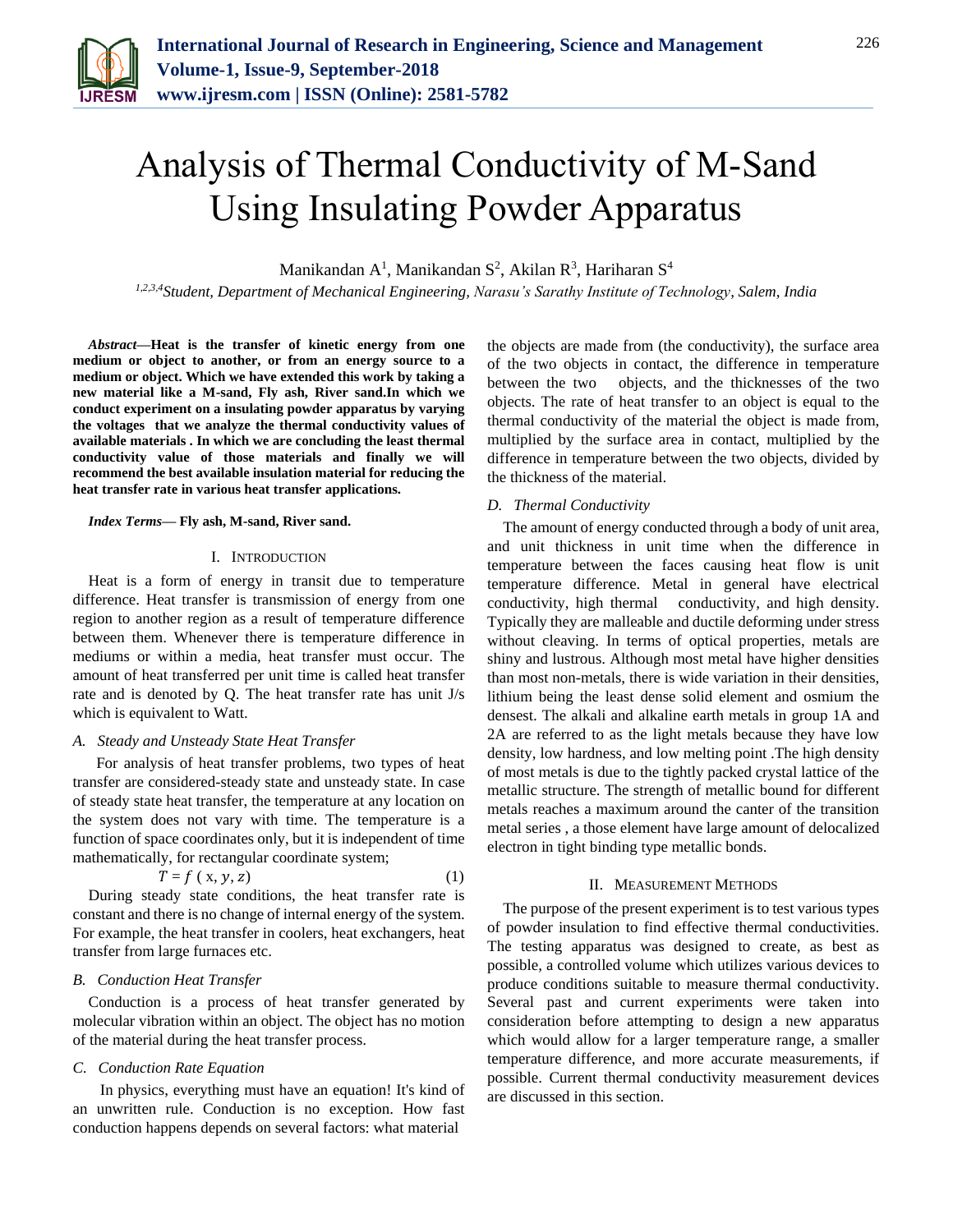

#### *A. Guarded Hot Plate*

The guarded hot plate method of testing thermal conductivity was the first to become a nationwide standard (ASTM C177) [8]. This method employs an electrically heated plate sandwiched between a pair of specimens. Each specimen is then enclosed by a cooling plate. The earliest guarded hot plate mechanisms used water or ambient air as a heat sink for the cooling plate. The guarded hot plate method is an excellent method of testing the effective thermal conductivity of solids under certain conditions. The method attempts to create unidirectional heat transfer through the insulation specimens. The thickness and surface areas of the specimens can be measured precisely. Then, by adding a known heat flux to the hot plate while providing a heat sink at the cold plate a temperature gradient within the insulation specimen is formed. The subsequent temperatures at each side of the specimens are measured when the system reaches steady state. Using the heat flux, sample thickness and surface areas, and temperature measurements, Fourier's unidirectional heat conduction equation can then be applied to easily calculate an effective thermal conductivity for the samples. The guarded hot plate method, although very effective for many practical insulation tests, is difficult to apply to powder insulation. Containing the powder within the apparatus is much more difficult than installing a solid specimen. Any mechanical supports used would create a heat leak and make material thermal conductivity much harder to calculate. Therefore, other configurations which may be more conducive to powder insulation should be examined.

#### *B. Concentric Cylinders*

Steady state thermal conductivity measurement methods involve the production of a temperature difference between the sides of an insulation specimen. The configuration of the specimen and apparatus varies for different methods. Two configurations which have proven to be suitable for powder insulation measurement are the concentric cylinder and concentric sphere. The concentric cylinder method has been used since as early as 1926 by Aberdeen and Laby [11]. In most cases the apparatus consists of a liquid cooled outer cylinder and an electrically heated inner cylinder. Between the cylinders powder can be filled and evacuated to the desired pressure. Ideally, the concentric cylinder apparatus should create a uniform heat flux in the radial direction. However, mechanical supports are required at the top and bottom of the inner cylinder. The supports act as heat leaks and create a temperature gradient in the inner cylinder. Therefore, the cylinder is designed to be very long with respect to its radius. This allows for a fairly uniform temperature along a sufficient length of the cylinder. However, axial heat leakage can still be problematic when using the concentric cylinder method.

#### *C. Concentric Spheres*

The concentric sphere method used by Nayak and Tien [12] is designed to eliminate end effects and guard plates associated with the concentric cylinder and guarded hot plate methods, respectively. A schematic of their concentric sphere apparatus is shown in Fig. 1. Thin nylon supports and electrical collections minimize the heat leak between cylinders, making it negligible. Small holes in the outer cylinder covered with filters allow for the insulation space to be evacuated. The temperature of the outer sphere is maintained by adjusting the cryogen level on the copper stem and the heating power of the stem heaters. The insulation space is evacuated, and the heater on the inner sphere is powered to create a temperature difference between the spheres. By this method any temperature range between the temperature of the cryogen and ambient temperature can be reached. A filler spout is placed atop the outer sphere to replace any powder lost from settling. The concentric sphere method is a novel approach to measuring effective thermal conductivity of powder. However, spheres are expensive to manufacture and difficult to work with. Therefore, other configurations would be more suitable for the standardization of a powder insulation thermal conductivity testing method.



Fig. 1. Concentric spheres

#### *D. Heat Flux Measurement*

The determination of thermal conductivity under steady state conditions requires the precise measurement of boundary temperatures and heat flux. Temperature measurement can be achieved with any number of sensor types or with the use of a cryogen at its boiling point. However, more elaborate methods have been developed to accurately measure the heat flux through the insulating material. Measuring the power supplied to a heater is the simplest method of measuring heat flux. However, direct measurement of heating power is insufficient when large heat leaks may be present. The following sections discuss a few techniques which have been developed to negate the effects of heat leaks on heat flux measurement.

#### III. INSULATING POWDER MATERIALS

#### *A. Perlite*

Perlite is a naturally occurring silicate glass. When crushed,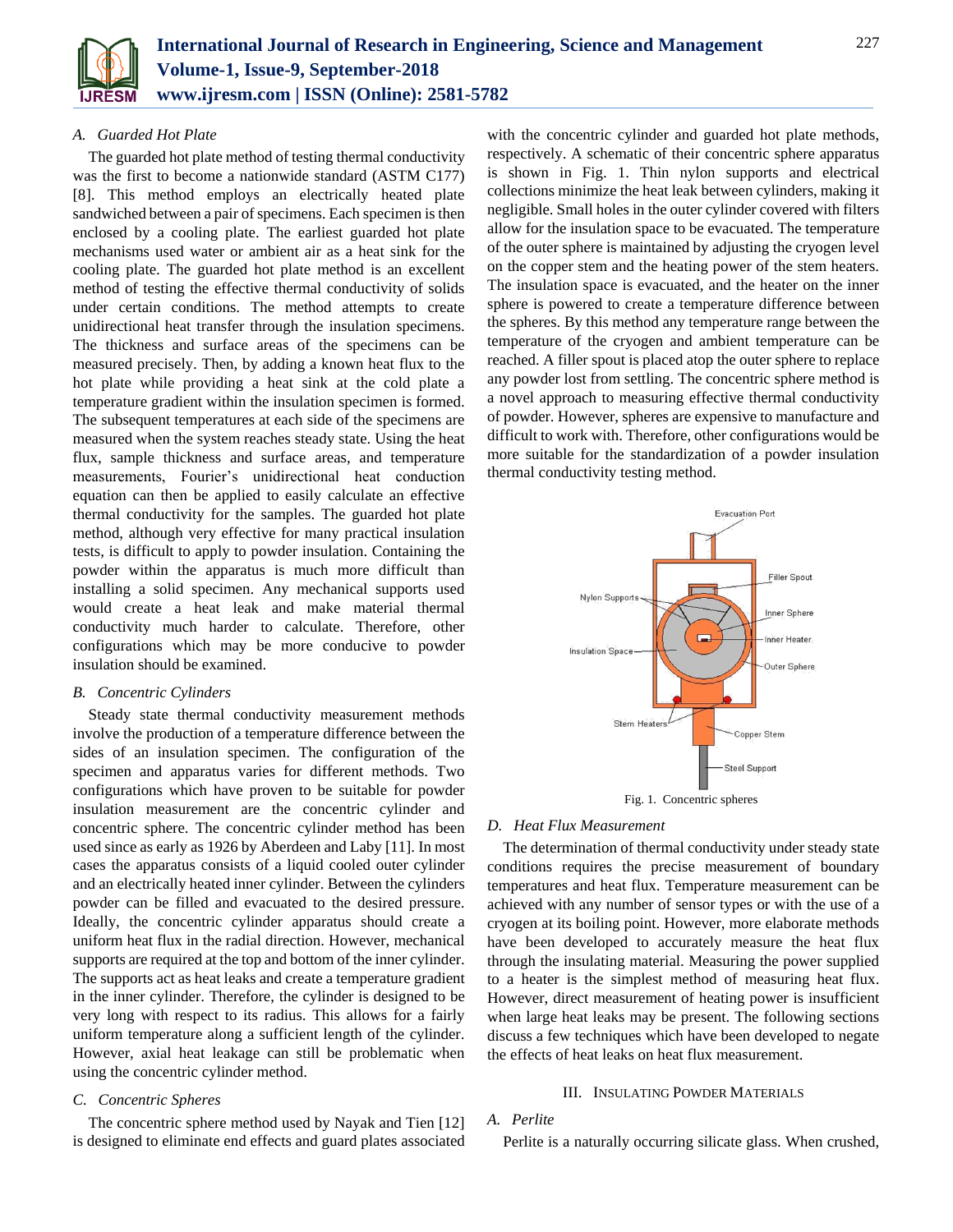

perlite can then be expanded under intense heat to nearly 20 times its original volume. Perlite is one of the earliest used forms of powder insulation and is still used in many applications because of its affordability and wide range of uses. However, more advanced forms of powder insulation, such as those listed in the following sections, are steadily replacing perlite due to their superior insulating properties.

#### *B. Aerogel Beads*

Aerogel is a low density granular solid produced by a solution-and-gelatin (sol-gel) process. In this process a silicon solution is hydrolyzed to form a  $SiO<sub>2</sub>$  gelatin structure. The gelatin is then dried to form a nano-porous solid with roughly the same structure. A continuous spray process is employed to produce the aerogel beads. The beads used in the present experiment are Nanogel® aerogel beads produced by the Cabot Corporation. Some advantages to aerogel beads are affordability, ease of installation, non-settling, no preconditioning required, and a highly porous structure. The nano pores tend to trap gas molecules, thereby significantly reducing convection and gaseous conduction.

#### *C. Glass Microspheres*

Glass microspheres, or bubbles, are similar to aerogel beads in many respects. The microspheres consist of borosilicate glass and amorphous silica. The production process for microspheres is also fairly similar to that of the aerogel beads. However, as the name suggests, microspheres are at least an order of magnitude smaller than aerogel beads. Recent experimental data from Fesmire et al [2] has shown that under certain conditions glass bubbles have a lower thermal conductivity than aerogel beads and thus may be the most effective insulating powder available. However, thermal conductivity data is needed for glass bubbles over a larger temperature range to confirm the powder's superior insulating properties.

| TABLE I<br><b>POWDER INSULATION PROPERTIES</b> |                 |                |                         |  |  |  |
|------------------------------------------------|-----------------|----------------|-------------------------|--|--|--|
| Name                                           | <b>Diameter</b> | <b>Density</b> | Main<br>Component       |  |  |  |
| Nanogel $(R)$                                  |                 | 1900-          |                         |  |  |  |
| <b>Aerogel Beads</b>                           | $1-4$ mm        | 2200 kg/m^3    | Silica Gel >97%         |  |  |  |
| 3M (TM) Glass                                  | 10-120          | 100-600        | Soda Lime               |  |  |  |
| <b>Bubbles</b>                                 | microns         | $kg/m^{3}$     | Borosilicate Glass >97% |  |  |  |
| Ryolex(R)                                      | 50-1000         | 2350           | <b>Expanded Perlite</b> |  |  |  |
| Perlite                                        | microns         | $kg/m^{3}$     | 100%                    |  |  |  |

TABLE I



Fig. 2. Powder insulation

#### *D. Sulphur*

Sulphur is a naturally occurring element that supports more efficient use of the Earth's resources. It is a critical plant nutrient in agriculture, a key ingredient in sustainable urban development, and an essential input in efforts to slow the loss of productive farm land due to soil degradation. Insoluble sulfur is amorphous form of sulfur made from the heat-polymerizing of sulfur, also can be obtained by reacting sulphureted hydrogen with sulfur dioxide. Insoluble sulfur is macromolecule polymer, and there are several thousand of sulfur atoms in its molecular chains. Since it doesn't dissolve in carbon disulfide, it is called insoluble sulfur or polymeric sulfur. Insoluble sulfur is an important rubber additive agent. It improves product quality, wearability and resistance to both fatigue and ageing. In addition to being universally recognized as the best vulcanizing agent, it is widely used in the manufacture of tire, rubber pipe, shoes, cable and wire insulating materials, latex, and automobile rubber parts and is also a necessary component of belt tires.



IV. INSULATING MATERIALS

#### *A. M-Sand*

Manufactured sand (M-Sand) is a substitute of river sand for concrete construction . Manufactured sand is produced from hard granite stone by crushing. Manufactured sand is an alternative for river sand. Due to fast growing construction industry, the demand for sand has increased tremendously, causing deficiency of suitable river sand in most part of the word.Due to the depletion of good quality river sand for the use of construction, the use of manufactured sand has been increased. Another reason for use of M-Sand is its availability and transportation cost.Since manufactured sand can be crushed from hard granite rocks, it can be readily available at the nearby place, reducing the cost of transportation from far-off river sand bed.Thus, the cost of construction can be controlled by the use of manufactured sand as an alternative material for construction. The other advantage of using M-Sand is, it can be dust free, the sizes of m-sand can be controlled easily so that it meets the required grading for the given construction.

- *B. Advantages of Manufactured Sand (M-sand)*
	- It is well graded in the required proportion.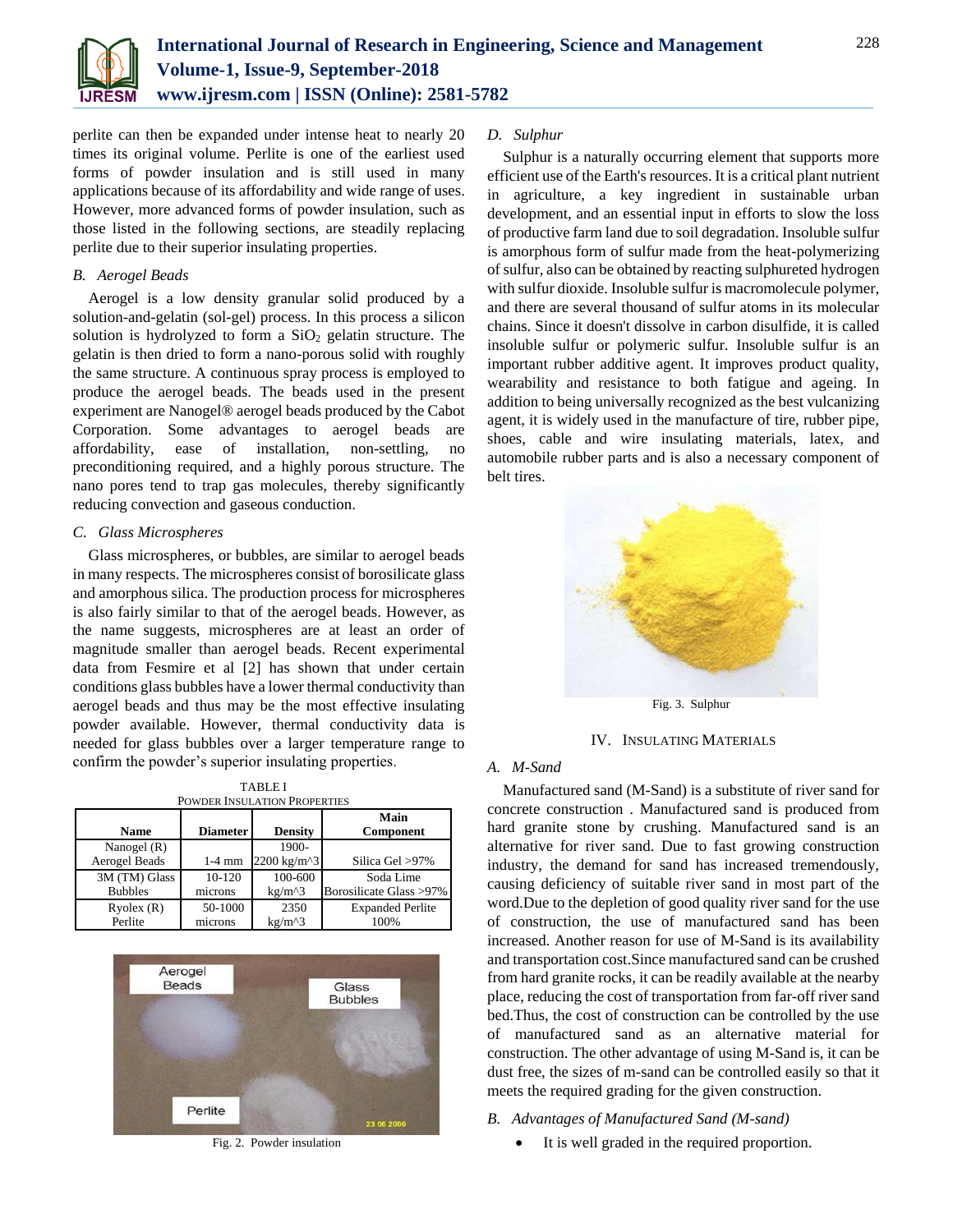

# **International Journal of Research in Engineering, Science and Management Volume-1, Issue-9, September-2018 www.ijresm.com | ISSN (Online): 2581-5782**

- It does not contain organic and soluble compound that affects the setting time and properties of cement, thus the required strength of concrete can be maintained.
- It does not have the presence of impurities such as clay, dust and silt coatings, increase water requirement as in the case of river sand which impair bond between cement paste and aggregate. Thus, increased quality and durability of concrete.
- M-Sand is obtained from specific hard rock (granite) using the state-of-the-art International technology, thus the required property of sand is obtained.
- M-Sand is cubical in shape and is manufactured using technology like High Carbon steel hit rock and then ROCK ON ROCK process which is synonymous to that of natural process undergoing in river sand information.
- Modern and imported machines are used to produce M-Sand to ensure required grading zone for the sand

# *C. Properties of Manufactured Sand for Concrete Construction*

#### *1) Higher strength of concrete*

The manufactured sand has required gradation of fines, physical properties such as shape, smooth surface textures and consistency which makes it the best sand suitable for construction. These physical properties of sand provides greater strength to the concrete by reducing segregation, bleeding, honeycombing, voids and capillary.

Thus required grade of sand for the given purpose helps the concrete fill voids between coarse aggregates and makes concrete more compact and dense, thus increasing the strength of concrete.

#### *2) Durability of concrete*

Since manufactured sand (M-Sand) is processed from selected quality of granite, it has the balanced physical and chemical properties for construction of concrete structures.

This property of M-Sand helps the concrete structures withstand extreme environmental conditions and prevents the corrosion of reinforcement steel by reducing permeability, moisture ingress, and freeze-thaw effect increasing the durability of concrete structures.

#### *3) Workability of concrete*

Size, shape, texture play an important role in workability of concrete. With more surface area of sand, the demand for cement and water increases to bond the sand with coarse aggregates. The control over these physical properties of manufacturing sand make the concrete require less amount of water and provide higher workable concrete. The less use of water also helps in increasing the strength of concrete, less effort for mixing and placement of concrete, and thus increases productivity of construction activities at site.

#### *4) Less construction defects*

 Construction defects during placement and postconcreting such as segregation, bleeding, honeycombing, voids

|                     | PARAMETERS OF M-SAND & P-SAND               |                      |
|---------------------|---------------------------------------------|----------------------|
| <b>Parameters</b>   | <b>M</b> Sand                               | <b>River Sand</b>    |
| Process             | Manufactured in factory.                    | Naturally available  |
|                     |                                             | on river banks.      |
| Shape               | Angular and has rougher                     | Smoother texture     |
|                     | texture. Angular aggregates                 | with better shape.   |
|                     | demands more water. Water                   | Demands less         |
|                     | demand can be compensated                   | water.               |
|                     | with cement content.                        |                      |
| Moisture            | Moisture is available only in               | Moisture is trapped  |
| Content             | water washed M Sand.                        | in between the       |
|                     |                                             | particles which is   |
|                     |                                             | good for concrete    |
|                     |                                             | purposes.            |
| Concrete            | Higher concrete strength                    | Lesser concrete      |
| Strength            | compared to river sand used                 | concrete compared    |
|                     | for concreting.                             | to M Sand            |
| <b>Silt Content</b> | Zero silt                                   | Minimum              |
|                     |                                             | permissible silt     |
|                     |                                             | content is 3%.       |
|                     |                                             | Anything more        |
|                     |                                             | than 3% is harmful   |
|                     |                                             | to the concrete      |
|                     |                                             | durability. We can   |
|                     |                                             | expect 5 - 20% slit  |
|                     |                                             | content in medium    |
|                     |                                             | quality river sand.  |
| Over Sized          | $\overline{0\%}$ . Since it is artificially | $1 - 6\%$ of minimum |
| Materials           | manufactured.                               | over sized materials |
|                     |                                             | can be expected.     |
|                     |                                             | Like pebble stones.  |
| Marine              | 0%                                          | 1 - 2% like sea      |
| Products            |                                             | shells, tree barks   |
|                     |                                             | etc                  |
| Eco Friendly        | Though M Sand uses natural                  | Harmful to           |
|                     | coarse aggregates to form, it               | environment. Eco     |
|                     | causes less damage to                       | imbalances, reduce   |
|                     | environment as compared to                  | ground water level   |
|                     | river sand.                                 | and rivers water     |
|                     |                                             | gets dried up.       |
| Price               | M Sand price ranges from                    | River sand price     |
|                     | Rs.35 - Rs.45 per cubic feet                | ranges from Rs 60 -  |
|                     | in Bangalore.                               | 80 per cubic feet in |
|                     |                                             | Bangalore.           |

TABLE II

and capillarity in concrete gets reduced by the use of M-Sand as it has optimum initial and final setting time as well as excellent fineness.

#### *5) Economy*

As discussed above, since usage of M-Sand has increased durability, higher strength, and reduction in segregation, permeability, increased workability, decreased post-concrete defects, it proves to be economical as a construction material replacing river sand. It can also save transportation cost of river sand in many cases.

#### *6) Eco-Friendly*

Usage of manufactured sand prevents dredging of river beds to get river sand which may lead to environmental disaster like ground water depletion, water scarcity, threat to the safety of bridges, dams etc. to make M-Sands more eco-friendly than river sand.

#### *7) P Sand*

Plastering M Sand (PSand) is used for Wall plastering and brick work purposes. The granule thickness is 150 microns to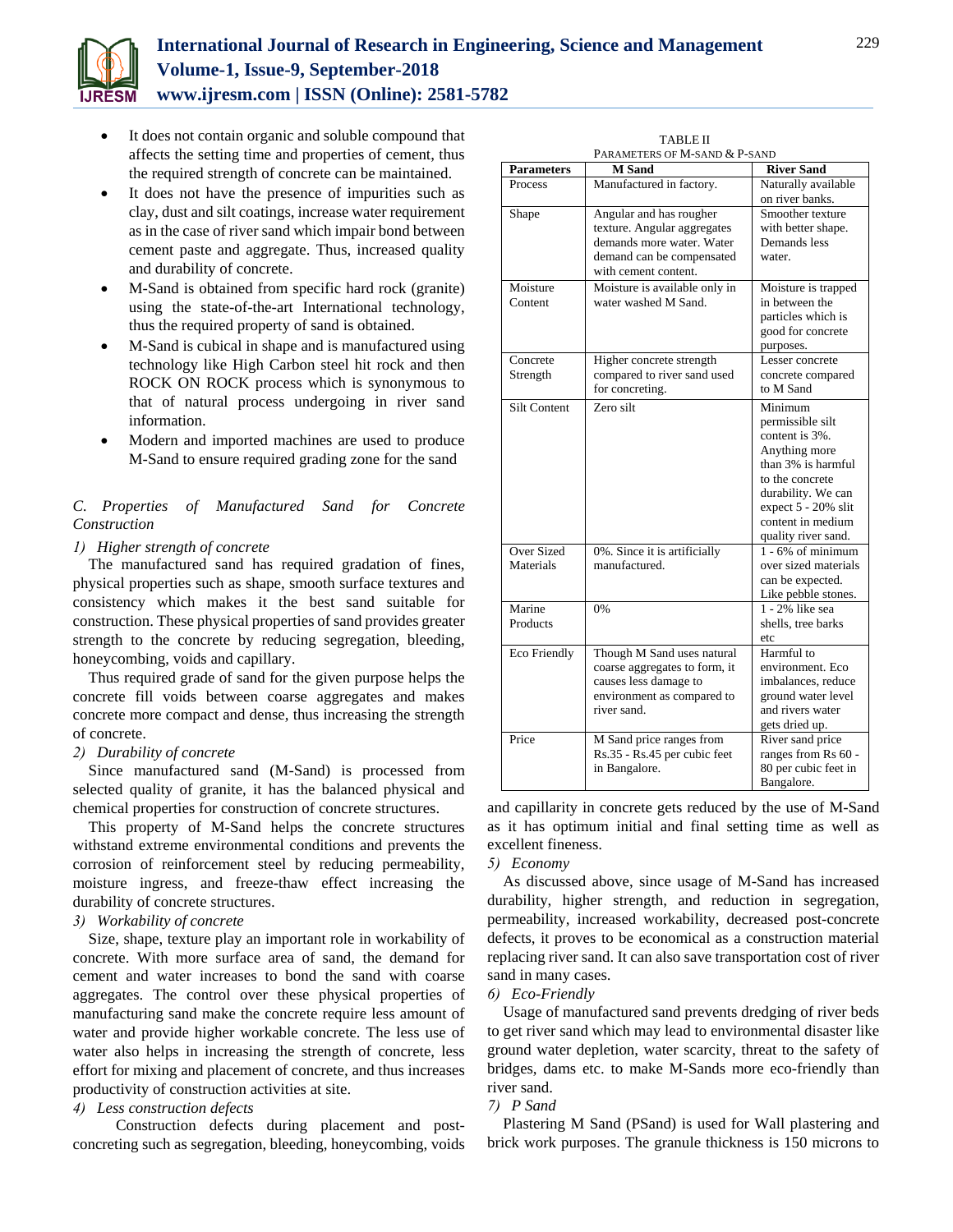

2.38 mm is ideal for block masonry and plastering purposes. Plastering M Sand to be mixed in the cement ratio 1:4(Internal Works) and 1:6(External Works)We adhere to best standards of quality control and offer the highest quality products at reasonable prices and deliver them within the agreed timelines. *8) River sand*

Natural sand is one of the most important construction materials for a long time. It is found in various sizes depending on the amount of disintegration that has taken place. Due to large scale urbanization there has been a huge demand in the consumption of natural river sand. As such there has been a large scale quarrying of river sand at various locations of a river. However, the sand collected may not be of suitable quality and might not be apt for construction. Hence, an attempt is made to study the engineering properties of the sand of river Pagladia and to evaluate their suitability as construction material. The present study concentrates on the engineering properties of the river sand and also its suitability as a road construction material.

#### V. EXPERIMENTAL DESIGN



Fig. 4. Experimental setup

# *A. Heat Coils*

Heat coils, also known as protectors, bugs or carbons serve as a surge protector between the telephone exchange and outside plant. They are commonly the last point of appearance for a telephone circuit before it leaves the office, for example on the outside plant side of the main distribution frame. On some competitive local exchange carrier circuits there are two heat coils, the extra one being at the point of interface between their circuit and where the incumbent local exchange carrier or Regional Bell Operating Company receives it. Their primary purpose is to protect central office equipment from surges of high voltage. If a surge comes down the line it will melt the connection between the central office and outside plant sides,

as in a fuse, thereby protecting the equipment. Some heat coils have springs in them, so that when a surge breaks the circuit their tension is released and the plastic cover pops off as a visual indicator that the line is somehow defective.

#### *B. Sphere*

A sphere (from Greek σφαῖρα — sphaira, "globe, ball"[1]) is a perfectly round geometrical object in three-dimensional space that is the surface of a completely round ball, (viz., analogous to a circular object in two dimensions).

Like a circle, which geometrically is an object in twodimensional space, a sphere is defined mathematically as the set of points that are all at the same distance r from a given point, but in three-dimensional space [2]. This distance r is the radius of the ball, and the given point is the center of the mathematical ball. These are also referred to as the radius and center of the sphere, respectively. The longest straight line through the ball, connecting two points of the sphere, passes through the center and its length is thus twice the radius; it is a diameter of the (sphere) ball. While outside mathematics the terms "sphere" and "ball" are sometimes used interchangeably, in mathematics a distinction is made between the sphere (a two-dimensional closed surface embedded in three-dimensional Euclidean space) and the ball (a three-dimensional shape that includes the sphere as well as everything inside the sphere). This distinction has not always been maintained and there are mathematical references, especially older ones that talk about a sphere as a solid. This is analogous to the situation in the plane, where the terms "circle" and "disk" are confounded.



Fig. 5. Sphere

#### *C. Copper*

Copper is a chemical element with symbol Cu (from Latin: cuprum) and atomic number 29. It is a soft, malleable, and ductile metal with very high thermal and electrical conductivity. A freshly exposed surface of pure copper has a reddish-orange color. Copper is used as a conductor of heat and electricity, as a building material, and as a constituent of various metal alloys, such as sterling silver used in jewelry, cupronickel used to make marine hardware and coins, and constantan used in strain gauges and thermocouples for temperature measurement. Copper is one of the few metals that occur in nature in directly usable metallic form (native metals) as opposed to needing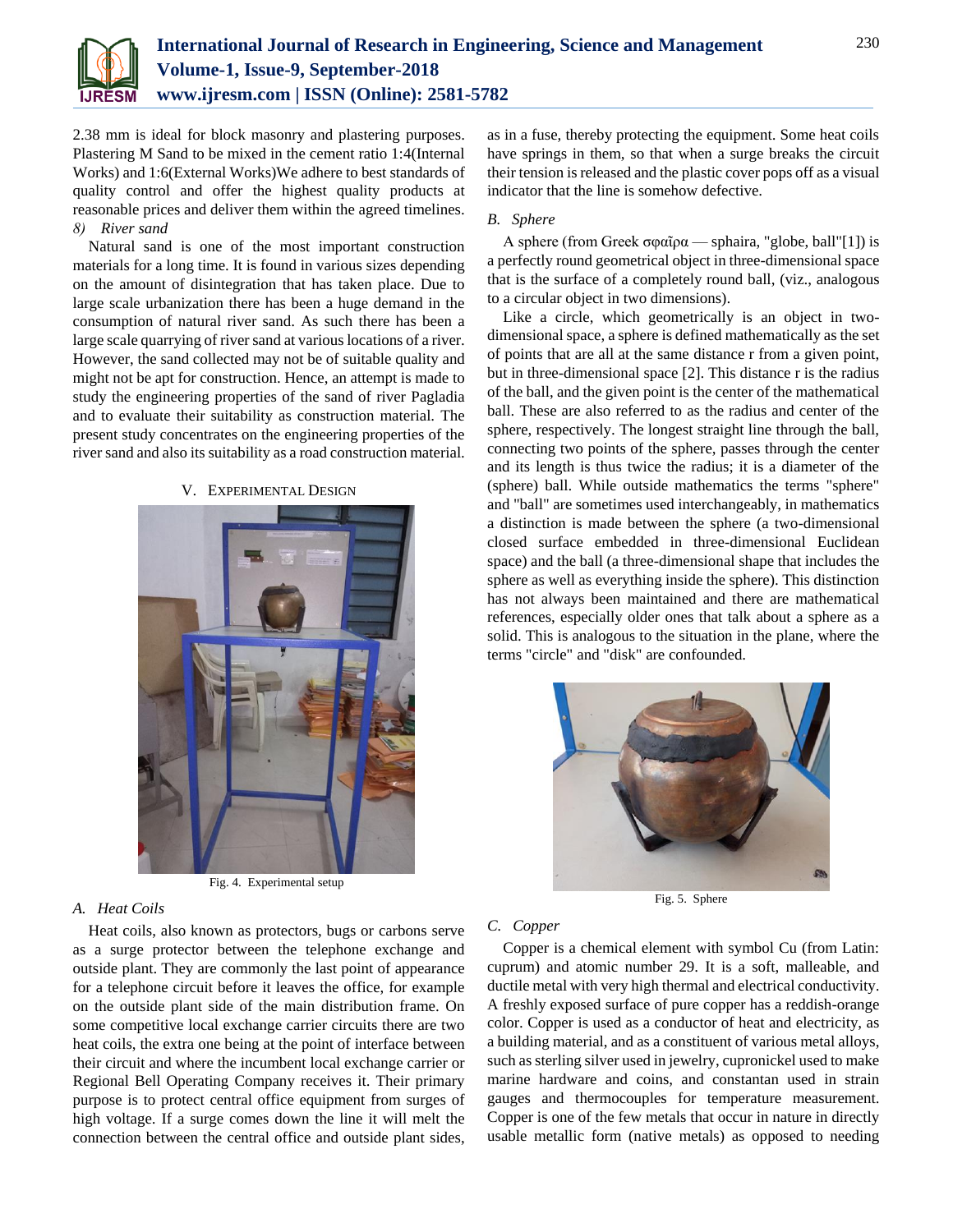

extraction from an ore. This led to very early human use, from c. 8000 BC. It was the first metal to be smelted from its ore, c. 5000 BC, the first metal to be cast into a shape in a mold, c. 4000 BC and the first metal to be purposefully alloyed with another metal, tin, to create bronze, c. 3500 BC. In the Roman era, copper was principally mined on Cyprus, the origin of the name of the metal, from aes сyprium (metal of Cyprus), later corrupted to сuprum, from which thewords copper (English), cuivre (French), cobre (Spanish), Koper (Dutch) and Kupfer (German) are all derived. The commonly encountered compounds are copper (II) salts, which often impart blue or green colors to such minerals as azurite, malachite, and turquoise, and have been used widely and historically as pigments. Copper used in buildings, usually for roofing, oxidizes to form a green verdigris (or patina). Copper is sometimes used in decorative art, both in its elemental metal form and in compounds as pigments. Copper compounds are used as bacteriostatic agents, fungicides, and wood preservatives.Copper is essential to all living organisms as a trace dietary mineral because it is a key constituent of the respiratory enzyme complex cytochrome c oxidase. In molluscs and crustaceans, copper is a constituent of the blood pigment hemocyanin, replaced by the iron-complexed hemoglobin in fish and other vertebrates. In humans, copper is found mainly in the liver, muscle, and bone. The adult body contains between 1.4 and 2.1 mg of copper per kilogram of body weight.

#### *D. Microcontroller*

A microcontroller (or MCU for microcontroller unit) is a small computer on a single integrated circuit. In modern terminology, it is similar to, but less sophisticated than, a system on a chip or SoC; an SoC may include a microcontroller as one of its components. A microcontroller contains one or more CPUs (processor cores) along with memory and programmable input/output peripherals. Program memory in the form of ferroelectric RAM, NOR flash or OTP ROM is also often included on chip, as well as a small amount of RAM. Microcontrollers are designed for embedded applications, in contrast to the microprocessors used in personal computers or other general purpose applications consisting of various discrete chips. Microcontrollers are used in automatically controlled products and devices, such as automobile engine control systems, implantable medical devices, remote controls, office machines, appliances, power tools, toys and other embedded systems. By reducing the size and cost compared to a design that uses a separate microprocessor, memory, and input/output devices, microcontrollers make it economical to digitally control even more devices and processes. Mixed signal microcontrollers are common, integrating analog components needed to control non-digital electronic systems. Some microcontrollers may use four-bit words and operate at frequencies as low as 4 kHz, for low power consumption (single-digit milliwatts or microwatts). They will generally have the ability to retain functionality while waiting for an event such as a button press or other interrupt; power

consumption while sleeping (CPU clock and most peripherals off) may be just nanowatts, making many of them well suited for long lasting battery applications. Other microcontrollers may serve performance-critical roles, where they may need to act more like a digital signal processor (DSP), with higher clock speeds and power consumption.

# *E. Integrated circuit*

An integrated circuit or monolithic integrated circuit (also referred to as an IC, a chip, or a microchip) is a set of electronic circuits on one small flat piece (or "chip") of semiconductor material, normally silicon. The integration of large numbers of tiny transistors into a small chip results in circuits that are orders of magnitude smaller, cheaper, and faster than those constructed of discrete electronic components. The IC's mass production capability, reliability and building-block approach to circuit designhas ensured the rapid adoption of standardized ICs in place of designs using discrete transistors. ICs are now used in virtually all electronic equipment and have revolutionized the world of electronics. Computers, mobile phones, and other digital home appliances are now inextricable parts of the structure of modern societies, made possible by the small size and low cost of ICs.ICs were made possible by experimental discoveries showing that semiconductor devices could perform the functions of vacuum tubes, and by mid-20thcentury technology advancements in semiconductor device fabrication. Since their origins in the 1960s, the size, speed, and capacity of chips have progressed enormously, driven by technical advances that fit more and more transistors on chips of the same size - a modern chip may have several billion transistors in an area the size of a human fingernail. These advances, roughly following Moore's law, make a computer chip of today possess millions of times the capacity and thousands of times the speed of the computer chips of the early 1970s.ICs have two main advantages over discrete circuits: cost and performance. Cost is low because the chips, with all their components, are printed as a unit by photolithography rather than being constructed one transistor at a time. Furthermore, packaged ICs use much less material than discrete circuits. Performance is high because the IC's components switch quickly and consume comparatively little power because of their small size and close proximity. The main disadvantage of ICs is the high cost to design them and fabricate the required photomasks. This high initial cost means ICs are only practical when high production volumes are anticipated.

#### *F. Thermocouple (Temperature Sensor)*

A thermocouple is an electrical device consisting of two dissimilar electrical conductors forming electrical junctions at differing temperatures.

A thermocouple produces a temperature-dependent voltage as a result of the thermoelectric effect, and this voltage can be interpreted to measure temperature. Thermocouples are a widely used type of temperature sensor. Commercial thermocouples are inexpensive, interchangeable, are supplied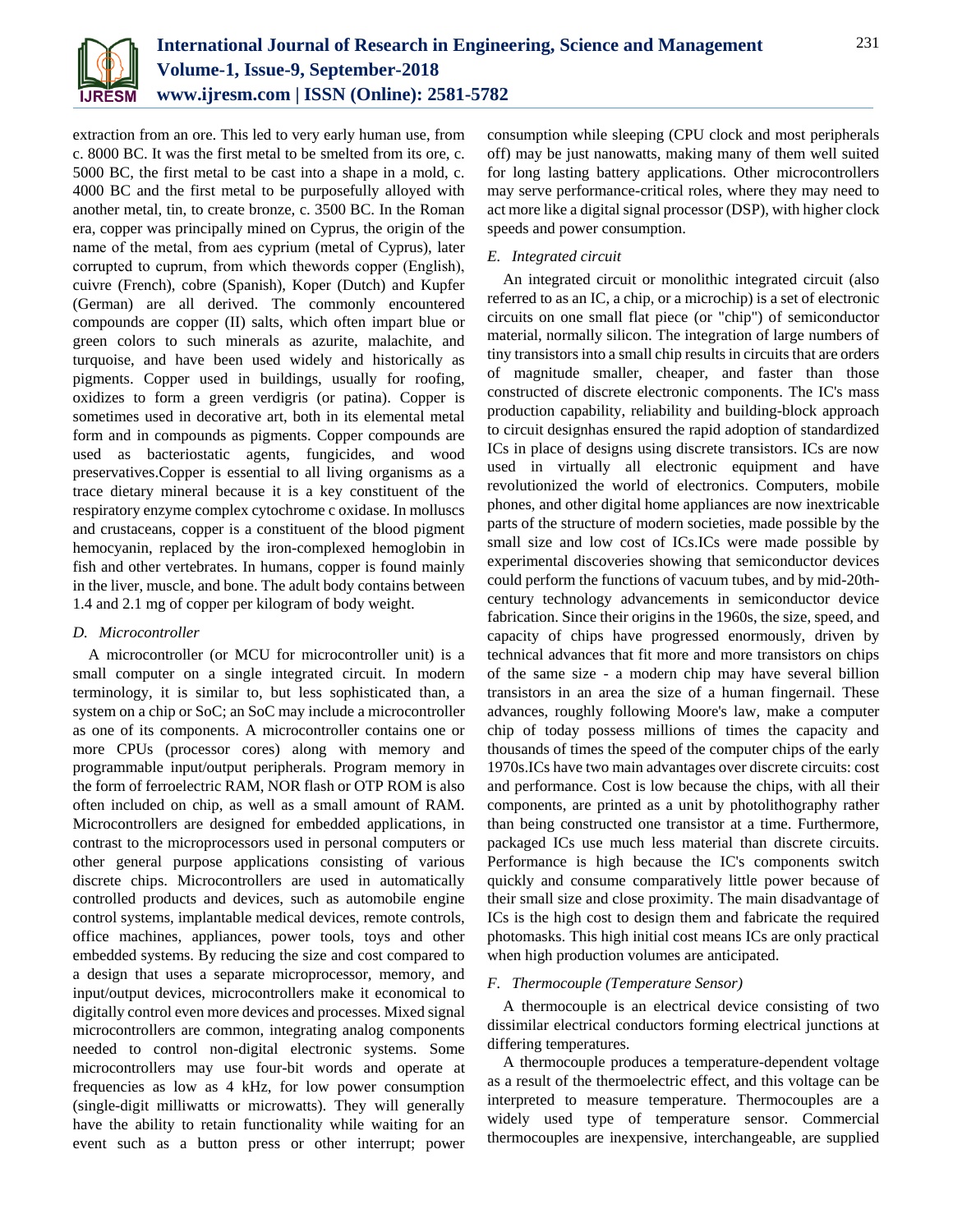

with standard connectors, and can measure a wide range of temperatures. In contrast to most other methods of temperature measurement, thermocouples are self-powered and require no external form of excitation. The main limitation with thermocouples is accuracy; system errors of less than one degree Celsius (°C) can be difficult to achieve. Thermocouples are widely used in science and industry. Applications include temperature measurement for kilns, gas turbine exhaust, diesel engines, and other industrial processes. Thermocouples are also used in homes, offices and businesses as the temperature sensors in thermostats, and also as flame sensors in safety devices for gas-powered major appliances.

#### *G. Ammeter*

An ammeter (from Ampere Meter) is a measuring instrument used to measure the current in a circuit. Electric currents are measured in amperes (A), hence the name. Instruments used to measure smaller currents, in the milliampere or microampere range, are designated as milliammeters or microammeters. Early ammeters were laboratory instruments which relied on the Earth's magnetic field for operation. By the late 19th century, improved instruments were designed which could be mounted in any position and allowed accurate measurements in electric power systems. It is generally represented by letter 'A' in a circle.

#### *H. Voltmeter*

A voltmeter is an instrument used for measuring electrical potential difference between two points in an electric circuit. Analog voltmeters move a pointer across a scale in proportion to the voltage of the circuit; digital voltmeters give a numerical display of voltage by use of an analog to digital converter. A voltmeter in a circuit diagram is represented by the letter V in a circle. Voltmeters are made in a wide range of styles. Instruments permanently mounted in a panel are used to monitor generators or other fixed apparatus. Portable

instruments, usually equipped to also measure current and resistance in the form of a multimeter, are standard test instruments used in electrical and electronics work. Any measurement that can be converted to a voltage can be displayed on a meter that is suitably calibrated; for example, pressure, temperature, flow or level in a chemical process plant. General purpose analog voltmeters may have an accuracy of a few percent of full scale, and are used with voltages from a fraction of a volt to several thousand volts. Digital meters can be made with high accuracy, typically better than 1%. Specially calibrated test instruments have higher accuracies, with laboratory instruments capable of measuring to accuracies of a few parts per million. Meters using amplifiers can measure tiny voltages of microvolts or less. Part of the problem of making an accurate voltmeter is that of calibration to check its accuracy. In laboratories, the Celli's used as a standard voltage for precision work. Precision voltage references are available based on electronic circuits.

#### VI. SPECIFICATION OF EQUIPMENT

- Material of inner & Outer sphere: Copper
- Radius of the inner sphere (ri): 160mm
- Radius of the outer sphere (ro): 240mm
- Voltmeter: 0 to 220 V
- Ammeter: 0 to 20 amp
- No. of thermocouple: 06 Nos.
- Insulating Powder: Sulphur
- Temperature indicator: 0 to 100°c, digital
- Heater coil Strip heating element: 200 watts Sandwiched

#### VII. EXPERIMENTAL PROCEDURE

#### *A. First Experiment*

We are going to analysis the thermal conductivity of M Sand using insulating powder apparatus.

|       |             |               | <b>TABLE III</b><br>ANALYSIS ON M-SAND |               |               |                |               |               |
|-------|-------------|---------------|----------------------------------------|---------------|---------------|----------------|---------------|---------------|
| S.No. | Voltage (V) | Current $(A)$ | $T1^{\circ}C$                          | $T2^{\circ}C$ | $T3^{\circ}C$ | $T4^{\circ}$ C | $T5^{\circ}C$ | $T6^{\circ}C$ |
|       | 110         | 0.25          | 59.0                                   | 55.0          | 59.0          | 43.0           | 41.0          | 40.0          |
|       | 130         | 0.30          | 65.0                                   | 61.0          | 65.0          | 45.0           | 43.0          | 41.0          |
| 3     | 150         | 0.35          | 70.0                                   | 68.0          | 70.0          | 47.0           | 45.0          | 42.0          |

# TABLE IV

| <b>ANALYSIS ON P-SAND</b> |               |               |               |               |               |                |                |               |
|---------------------------|---------------|---------------|---------------|---------------|---------------|----------------|----------------|---------------|
| S.No.                     | Voltage $(V)$ | Current $(A)$ | $T1^{\circ}C$ | $T2^{\circ}C$ | $T3^{\circ}C$ | $T4^{\circ}$ C | $T5^{\circ}$ C | $T6^{\circ}C$ |
|                           | 110           | 0.25          | 65.0          | 63.0          | 65.0          | 57.0           | 55.0           | 50.0          |
|                           | 130           | 0.30          | 70.0          | 68.0          | 68.0          | 62.0           | 60.0           | 53.0          |
|                           | 150           | 0.35          | 74.0          | 73.0          | 72.0          | 63.0           | 61.0           | 58.0          |

|        | ABLE.         |  |
|--------|---------------|--|
| $   -$ | Doveman<br>-- |  |

| <b>ANALYSIS OF RIVER SAND</b> |             |               |               |               |               |               |               |               |
|-------------------------------|-------------|---------------|---------------|---------------|---------------|---------------|---------------|---------------|
| S.No.                         | Voltage (V) | Current $(A)$ | $T1^{\circ}C$ | $T2^{\circ}C$ | $T3^{\circ}C$ | $T4^{\circ}C$ | $T5^{\circ}C$ | $T6^{\circ}C$ |
|                               | 110         | 0.25          | 77.0          | 75.0          | 72.0          | 71.0          | 69.0          | 70.0          |
|                               | 130         | 0.30          | 78.0          |               | 73.0          | 71.0          | 70.0          | 70.0          |
|                               | 150         | 0.35          | 82.0          | 80.0          | 75.0          | 72.0          | 72.0          |               |